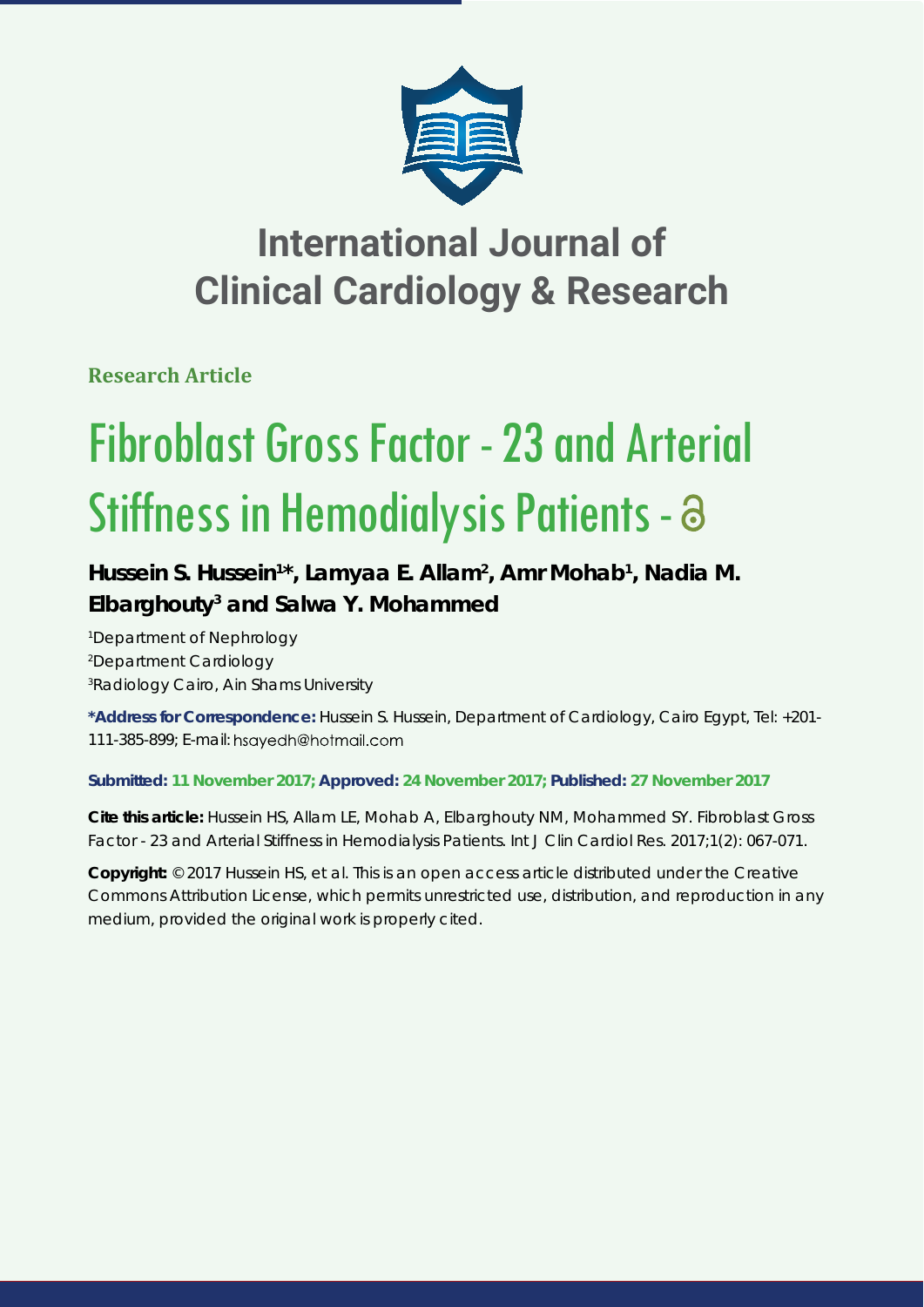#### **ABSTRACT**

**Background:** Increased FGF23 levels have been shown to be independently associated with a variety of adverse renal and cardiovascular outcomes in Hemodialysis (HD) patients although the mechanisms are not fully understood. The association between FGF - 23 and arterial stiffness among HD patients remains still controversial with conflicting data.

**Methods:** In this cross - sectional study, serum FGF - 23 concentrations were measured in 30 HD patients without known CVD, in hemodialysis unit of Ain Shams University. Plasma FGF - 23 concentrations were measured using two -site enzyme - linked immunosorbent assay. Assessment of arterial stiffness was through assessing radial artery Pulse Pressure (PP) using sphygmomanometer, both Carotid Arteries Intima - Media Thickness (CIMT) and presence of Carotid Plaques (CP) measured by B-Mode Doppler ultrasound.

**Results:** Patients had elevated serum levels of FGF - 23 ranging from 100 up to 700 pg/ml. Duration of arterial Hypertension had a strong positive correlation with serum FGF - 23 (*r* is 0.754, *p* value is 0.007). Statistically significant positive correlation was recorded between marked elevations of FGF - 23 and CIMT ( $r = 0.776$ ,  $p$  value < 0.001) as well as presence of CP, while no significant correlation was found between FGF - 23 and PP (*r = 0.334, p* value 0.071).

**Conclusions:** Higher serum FGF - 23 is strongly associated with CIMT and presence of CP as markers of arterial stiffness which could possibly explain its role in pathogenesis of atherosclerosis among HD patients without known CVD.

**Keywords:** FGF - 23; Carotid Artery; Atherosclerosis; Hemodialysis

#### **INTRODUCTION**

Fibroblast Growth Factor - 23 (FGF - 23) is a circulating osteocyte-derived hormone 9 [1]. It is a major systemic regulator of phosphate homeostasis. In kidney cells, FGF23 binds to complex of FGF23 receptor and klotho receptor [2]. Several studies demonstrated that elevated FGF23 levels were associated with arterial stiffness, increased left ventricular mass index and increased prevalence of left ventricular hypertrophy in patients with Chronic Kidney Disease (CKD) [3]. Several clinical trials have shown that high FGF23 level was an independent predictor of mortality in both incident and prevalent dialysis patients independently of serum phosphate levels [4]*,* although the mechanistic causes remain unknown [5]*.* Increased FGF23 levels also have been shown to be independently associated with a variety of adverse renal and cardiovascular outcomes [4], which still remain the main cause of mortality in hemodialysis patients especially when associated with Vascular Calcification (VC) [6]. Aberrant calcium and phosphorous homeostasis has consistently been linked with arterial calcification and stiffness. Because FGF - 23 is integral in regulating phosphorous and vitamin D metabolism, it may also induce arterial calcification and stiffness. However, there is considerable controversy [7] because some, not all, previous studies have observed associations of FGF - 23 with arterial calcification and stiffness [8]. On the contrary, animal studies demonstrated that FGF - 23 null mice develop VC and FGF - 23 is protective against VC [9]. Also, there are clinical studies that have demonstrated the lack of any correlation between FGF - 23 and VC  $[10]$ . Therefore, it is important to provide more evidence to distinguish whether FGF - 23 is associated with cardiovascular risk or protection. The purpose of this study was to assess the links between FGF - 23and arterial stiffness in End Stage Renal Disease (ESRD) patients on regular Hemodialysis (HD).

#### **MATERIALS AND METHODS**

This was a cross sectional study that was carried out on a cohort of randomly selected from HD unit at Ain Shams University hospitals during the period from 2016-2017. Thirty ESRD patients were recruited on regular Hemodialysis (HD). Eligibility criteria: patients with HD vintage more than 6 months (3 sessions per week, 4 hours for each session), age > 18 years, acceptance to the study protocol. Exclusion criteria: life expectancy less than 6 months, patients having cardiovascular or peripheral vascular disease, Arterio-Venous fistulas (A-V fistula) on both arms or their age below 18 or above 50 years. We recorded relevant data regarding history and physical examination, etiology of CKD, drugs taken by patients, time and duration of dialysis.

#### **Hemodialysis Protocol**

All patients were receiving 4 - hours HD schedule with polysulphone dialysers F6HPS and F7HPS (Fresenius AG, Bad Homburg, Germany), with bicarbonate dialysate and unfractionated heparin using a standard regimen, a 2000 unit initial bolus followed by infusion of 1000 U/h for standard anticoagulation. The mean blood flow rate was 300 mL/min during the HD session (range 250-340 mL/ min). Dialysate fluid composition included sodium 140 mmol/L, potassium 1-3 mmol/L, calcium 1.5 mmol/L and bicarbonate 33 mmol/L. Dry weight was considered optimal when the patients had no residual symptoms of orthopnea, dyspnea and edema during the inter-dialytic period. Blood Pressure (BP) of the patients was measured with a conventional mercury manometer prior to each HD session.

#### **Laboratory investigations**

Venous blood samples were drawn after an overnight fast. The blood samples were obtained directly through an Arterio-venous fistula or central catheter on a mid-week dialysis day. Serum biochemical parameters (serum creatinine, serum urea, corrected serum calcium, serum phosphorous, complete blood count) and intact parathormone levels were studied by means of a computerized auto-analyzer (Hitachi 717; Boehringer-Mannheim). Urea Reduction Ratio (URR) was measured to quantify dialysis adequacy and was calculated as the following (urea predialsis – urea post dialysis /urea predialsis)  $\times$ 100% [11]. Estimated glomerular filtration rate (eGFR) was measured by using MDRD (modified of diet in renal disease) equation =  $186 \text{ x}$ (serum creatinine /88.4) - 1.154 x (age) - 0.203x (0.742 if female) x (1.210 if black) [12].

#### **FGF-23 Test**

Serum FGF-23 was measured by two-site enzyme-linked immunosorbent assay (ELISA) (DRG® FGF-23; EIA-4737 International Inc., USA) and measurement of FGF-23 concentration was done using EDTA plasma. A morning, 12-h fasting sample was drawn. Samples were assayed immediately or stored frozen at -20°C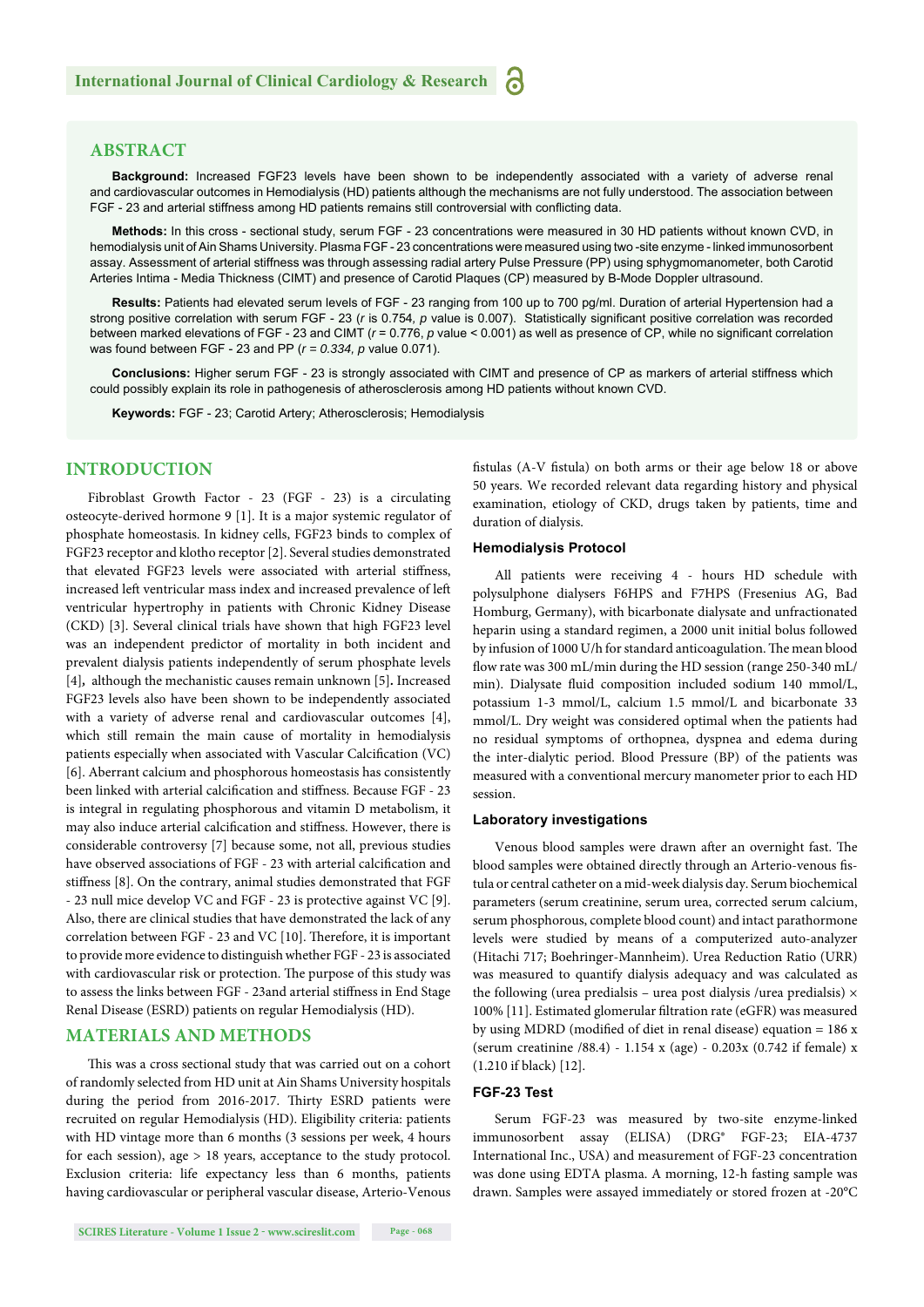or below. Intra-assay and inter-assay variations were 5% and 6.4%, respectively.

#### **Assessment of arterial stiffness**

**Pulse Pressure (PP):** Seated, resting Blood Pressure (BP) was measured 3 times in each participant using mercury sphygmomanometer, and the average of the last two measurements were used in analysis. Hypertension was defined as Systolic Blood Pressure (SBP) ≥ 140 mm Hg or Diastolic BP (DBP) ≥ 90 mm Hg. PP was defined as SBP minus DBP (13).

**Carotid Duplex:** Carotid duplex on both common carotid arteries was performed for all subjects using an Auto-IMT, Log i'q 7 ultrasound system General Electric Healthcare equipped with a 10 - 12 MHz (megahertz) linear transducer. A standard study was performed for all subjects by an accredited sonographer. During the scan, the patient was positioned supine with the head resting flat on the bed with a rolled-up towel under the neck. The carotid arteries were imaged in the transverse and longitudinal planes. The Common Carotid Arteries (CCA) on each side were examined by experienced operator for measuring the intima media thickness (CIMT) and detecting presence of any Carotid Plaques (CP). Caliper measurements were used to estimate the reduction in vessel diameter caused by the plaque. The pulsed Doppler sample volume was swept continuously throughout the length of the vessels to search for areas of increased velocity or flow disturbance in the longitudinal orientation. CP was defined as presence of plaque with  $<$  50% vessel diameter reduction and a focal thickening that encroached into the lumen by 50% of the surrounding intima-media thickness. CIMT is considered abnormal if  $> 0.9$  mm (14).

#### **Statistical analysis**

*All data were revised and statistically analyzed using* PASW version 18 (IBM© Corp., Armonk, NY, USA). Normality of data was tested using D' Agostino-Pearson test, normally distributed numerical variables were presented as mean ± Standard Deviation (SD). Numerical data were compared using unpaired student t test for parametric data, and Mann-Whitney test for non-parametric data, qualitative data were compared using chi-square t test. Paired testing was done using Paired t test. Correlations were done using Pearson's product-moment coefficient.

#### **RESULTS**

The overall HD population was 30 patients. There were 17 males (56.7%) and 13 females (43.3%) ranging in age from 34 to 50 years with a mean age of  $47.47 \pm 4.26$  years. The etiology of ESRD among study participants was heterogonous but hypertension was the most common etiology in 11 (36.7%) patients followed by Diabetes Mellitus (DM) affecting 7 (23.3%) patients, chronic glomerulonephritis in 3 (10 %) patients, analgesic nephropathy in 3 (10 %) patients, chronic pyelonephritis in 2 (6.7%) , lupus nephritis in 2 (6.7%) patients and polycystic kidney disease in 2 (6.7%) patients. Dialysis interval range was 4 -18 years. In hypertensive patients, the duration of hypertension was 8.35  $\pm$  4.4 years while in diabetic patients; the duration of DM was 8.29  $\pm$  2.43 years. As regards arterial stiffness among studied participants, the average CIMT detected by carotid arterial duplex was  $1.03 \pm 0.54$  mm (range  $0.08 - 1.80$  mm) among the patients. CPs were found in 16 (53.3%) patients while the rest of patients (46.7%) had no CP. While pulse pressure among the patients was 44.07 ± 18.27 mmHg (range 10 - 87.5 mmHg).

#### **Correlations between serum FGF - 23 with demographic data and common carotid intimal thickness**

Serum FGF-23 showed no significant correlation with age or gender within study groups. There was high positive correlation with duration of hypertension ( $r = 0.754$ ,  $p$  value 0.007) while there was no significant correlation with duration of diabetes mellitus (r  $= 0.471$ ,  $p$  value 0.062). Serum FGF - 23 showed highly significant positive correlation with CIMT (r = 0.776, *p* value < 0.001) while no significant correlation between serum FGF - 23 and pulse pressure (r = 0.334, *p* value 0.071).

#### **Correlations between serum FGF-23 and laboratory investigations**

Serum FGF - 23 showed moderate positive correlation of high significance with serum urea ( $r = 0.405$ ,  $P$  value: 0.026), while it showed strong negative correlation of high significance with serum phosphorus ( $r = -0.881$ ,  $p$  value: < 0.001), moderate negative correlation with (eGFR) ( $r = -0.520$ ,  $p$  value: 0.026) and corrected serum Calcium(r = -0.474, *p* value: 0.037). Serum FGF -23 levels among studied participants were 100 - 199 pg/mL in 5 patients (16.7%) , 200 - 299 pg/mL in 10 patients (33.3%), 300 - 400 pg/ mL in 11 patients (36.7%) and  $> 400$  pg/mL in 4patients (13.3%) respectively. Also there was significant correlation between elevated serum levels of FGF-23 and presence of CP in carotid arterial duplex, where in patients whose serum FGF - 23 was < 100 - 199 pg/mL, no CP were detected, while in patients with serum FGF - 23 > 300 pg/ mL, CP were detected in all patients (*p* value < 0.001).

#### **DISCUSSION**

In our study, we explored whether higher FGF - 23 concentrations were associated with markers of arterial stiffness in HD patients. We chose a cohort without prevalent CVD. Existing data on the relationship of FGF - 23 with arterial calcification and stiffness are mixed; some studies demonstrated a positive and independent association with aortic [15], peripheral [16] or coronary calcification in HD patients [17]. Other studies reported negative correlations. Tamei et al. [18] had studied the relation of FGF - 23 with the progression of VC; they demonstrated that FGF - 23 level in repressors was significantly higher than in non-progressors and progressors. In this study, patients had elevated levels of FGF - 23 ranging from 100 to 700pg/ml where 16.7% had FGF23 ranging from 100 to < 200 pg/ ml and 33.3% patients had FGF23 serum level ranging from > 200 to < 300 pg/ml, 36.7% had FGF23 serum level ranging from 300 to 400 pg/ml and 13.3% had FGF23 serum level  $> 400$  pg/ml. These results agree with Mirza et al [3], where FGF23 levels were elevated among HD patients. Regarding etiology of ESRD, there was a strong positive association between FGF-23 and duration of hypertension (which was not present with DM) among study populations which coincides with the study done by Gutierrez et al. [19] where higher FGF - 23 levels were independently associated with hypertension. In the current study, there was statistically non-significant negative correlation between FGF23 and serum iPTH levels ( r = -0.194, *p* value 0.305) and this result didn't coincide with the study done by Shimada et al, [20], and with the study done by Ben Dov et al, [21] stating that there was statistical significant negative correlation between FGF23 and iPTH. In this study, serum FGF - 23 showed highly significant positive correlation with (CIMT) (r = 0.776, *p* value < 0.001) as well as presence of CP detected by carotid arterial duplex as patients whose serum FGF-23 > 300 pg/mL, CP were detected in all patients while FGF-23 was < 100 - 199 pg/mL, there was no CP at all (*p* value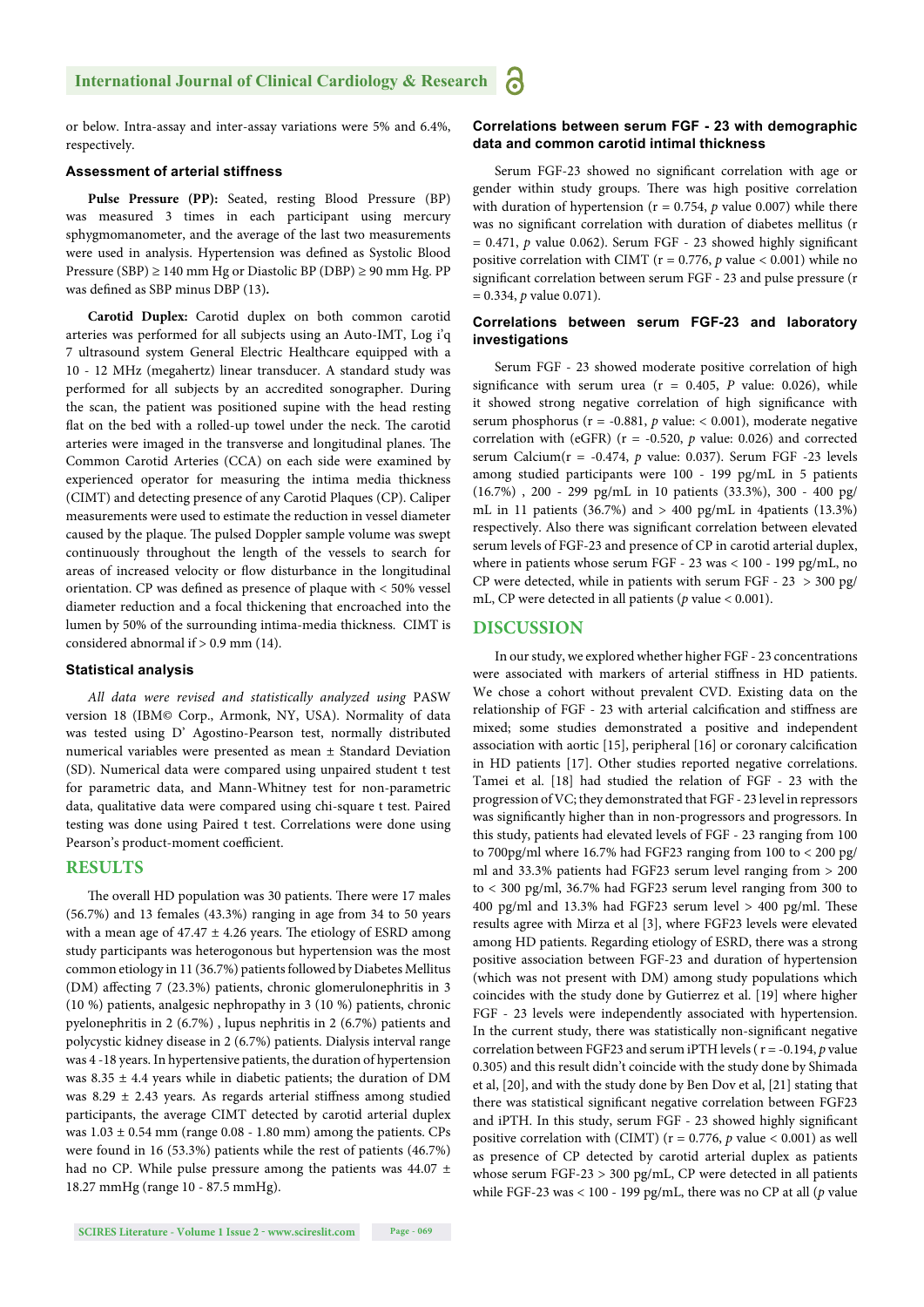#### **International Journal of Clinical Cardiology & Research**

< 0.001, where the highest percentage of present CP was 68.8% in 11 participants whose serum FGF-23 were > 300 Pg/l (*p* value is < 0.001). Similar findings were reported in several studies like Zeng et al [22] who concluded that there is a positive correlation between serum FGF-23 and CIMT suggesting the role of serum FGF-23 in pathogenesis of atherosclerosis among HD patients and Balci et al, (23) found strong association between serum FGF-23 and presence of CP in addition to increased CIMT among HD patients. But in contrast to Moldovan et al, [24] who found a lack of correlation of FGF-23 with vascular calcification and arterial stiffness. Also our result coincides with Nirav et al*,* [25] study where FGF - 23 elevated serum levels were associated with CP so higher FGF - 23 associated with greater likelihood and burden of carotid atherosclerosis independent of CKD, also they stated that atherosclerosis may be a mechanism through which FGF - 23 increases cardiovascular events and stroke, also they stated that these associations suggest FGF - 23 may be a risk factor for large vessel atherosclerosis. The current study showed non-significant positive correlation between serum level of FGF - 23 and pulse pressure ( $p$  value is 0.071,  $r = 0.334$ ), association between



factor 23(FGF - 23) level and carotid intimal thickness while the right panel shows the correlation between FGF-23 and hypertension duration.

| <b>Laboratory investigations</b>                                                                                          | Range                                     | Mean ± SD                                             |  |  |
|---------------------------------------------------------------------------------------------------------------------------|-------------------------------------------|-------------------------------------------------------|--|--|
| Serum FGF - 23 concentration (pg/ml)                                                                                      | $90 - 700$                                | $304.6 \pm 129.5$                                     |  |  |
| Estimated glomerular filtration rate (e GFR)<br>(ml/min)                                                                  | $6.9 - 30.7$                              | $16.7 \pm 5.6$                                        |  |  |
| Urea reduction ratio (URR) (mg/ml)                                                                                        | $44 - 89$                                 | $66.1 \pm 11.3$                                       |  |  |
| Serum Creatinine (mg/ml)                                                                                                  | $4 - 9.1$                                 | $5.9 \pm 1.66$                                        |  |  |
| Serum Phosphorous (mg/ml)                                                                                                 | $1.9 - 7$                                 | $4.08 \pm 1.4$                                        |  |  |
| Corrected serum Calcium (mg/ml)                                                                                           | $7.3 - 11.2$                              | $8.9 \pm 0.79$                                        |  |  |
| Intact parathyroid hormone (iPTH) (pg/ml)                                                                                 | $19 - 4733$                               | $1026.4 \pm 1289.6$                                   |  |  |
| Serum Hemoglobin (mg/ml)<br>Urea Reduction Ratio (URR) (mg/dl)<br>Estimated glomerular filtration rate (eGFR)<br>(ml/min) | $6.9 - 14.9$<br>$44 - 89$<br>$6.9 - 30.7$ | $10.5 \pm 1.73$<br>$66.1 \pm 11.3$<br>$16.7 \pm 5.76$ |  |  |

**Table 2:** Correlation of serum FGF - 23 with baseline characteristics of study population.

| Variable                            | Pearson coefficient (r) | P value |  |  |
|-------------------------------------|-------------------------|---------|--|--|
| Age                                 | 0.155                   | 0.413   |  |  |
| Hypertension duration               | 0.754                   | 0.007   |  |  |
| Diabetes Mellitus                   | 0.417                   | 0.062   |  |  |
| Pulse pressure                      | 0.334                   | 0.071   |  |  |
| Common carotid intimal<br>thickness | 0.776                   | < 0.001 |  |  |

**SCIRES Literature - Volume 1 Issue 2 - www.scireslit.com Page - 070**

አ

|                            |  |  |  | Table 3: Relation between Fibroblast Growth Factor - 23 (FGF -23) and |  |  |  |  |  |  |  |
|----------------------------|--|--|--|-----------------------------------------------------------------------|--|--|--|--|--|--|--|
| laboratory investigations. |  |  |  |                                                                       |  |  |  |  |  |  |  |

| Variable                                       | Serum FGF - 23          |         |  |  |
|------------------------------------------------|-------------------------|---------|--|--|
|                                                | Pearson coefficient (r) | P value |  |  |
| Serum Hemoglobin                               | 0.007                   | 0.973   |  |  |
| Intact PTH                                     | $-0.194$                | 0.305   |  |  |
| Corrected serum Calcium (S.Ca)                 | $-0.474$                | 0.037   |  |  |
| Serum Phosphorous (S.Po4)                      | $-0.881$                | < 0.001 |  |  |
| Serum. Creatinine (S.Creat.)                   | 0.112                   | 0.556   |  |  |
| Serum Urea                                     | 0.405                   | 0.026   |  |  |
| Urea Reduction Rate (URR)                      | $-0.095$                | 0.616   |  |  |
| Estimated glomerular filtration rate<br>(eGFR) | $-0.520$                | 0.026   |  |  |

**Table 4:** Relation between Fibroblast Growth Factor-23 (FGF-23) level and presence of carotid plaques in the common carotid artery.

|                 |                | Fibroblast growth factor - 23 (FGF - 23) (pg/mL) |                  |             |      |       |  |
|-----------------|----------------|--------------------------------------------------|------------------|-------------|------|-------|--|
| Carotid plaques |                | $< 100 -$<br>200                                 | $< 200 -$<br>299 | $300 - 400$ | >400 | Total |  |
| Present         | <b>Numbers</b> | 0.0                                              | 1.0              | 11.0        | 4.0  | 16.0  |  |
|                 | Percent (%)    | 0.0                                              | 6.3              | 68.8        | 25.0 | 100   |  |
| Absent          | <b>Numbers</b> | 5.0                                              | 9.0              | 0.0         | 0.0  | 14.0  |  |
|                 | Percent (%)    | 35.7                                             | 64.3             | 0.0         | 0.0  | 100   |  |
| Total           | <b>Numbers</b> | 5.0                                              | 10.0             | 11.0        | 4.0  | 30.0  |  |
|                 | Percent (%)    | 16.7                                             | 33.3             | 36.7        | 13.3 | 100   |  |
| Chi -<br>square | $X^2$          | 26.384                                           |                  |             |      |       |  |
|                 | P value        | < 0.001                                          |                  |             |      |       |  |

higher FGF - 23 and larger pulse pressure. In the present study there was statistical significant positive correlation between serum level of FGF - 23 in relation to intimal media thickness of common carotid artery ( $p$  value is  $< 0.001$ ;  $r = 0.776$ ). This agreed with Rebeca Reyes [27] study that found direct significant relationship between elevated serum FGF - 23 levels and changes in intima media thickness. So higher FGF-23, even within the normal range, is independently associated with impaired vaso reactivity and increased arterial stiffness in the general population. There were a few limitations of our study, such as study population, being observational and its crosssectional nature and the need to be correlated with other markers of chronic inflammation in HD like hs -CRP, Fetuin A, hepatitis c virus, homocystiene and comparing our results to peritoneal dialysis patients. In conclusion, higher FGF - 23 elevations are present among prevalent HD patients possibly playing a role in pathogenesis of increased arterial stiffness which would eventually be associated with poor cardiovascular outcomes.

#### **REFERENCES**

- 1. Burnett SM, Gunawardene SC, Bringhurst FR, Juppner H, Lee H, Finkelstein JS. Regulation of C-terminal and intact FGF-23 by dietary Phosphate in men and women. Bone Miner Res. 2006; 21: 1187-1196. https://goo.gl/XVXnzL
- 2. Kuroo M. Klotho and the aging process. Korean J Intern Med. 2011; 26: 113- 122. https://goo.gl/GJHkPq
- 3. Mirza MA, Larsson A, Melhus H, Lind L, Larsson TE. Serum intact FGF23 associate with left ventricular mass, hypertrophy and geometry in an elderly population. Atherosclerosis. 2009; 207: 546-51. https://goo.gl/Tkqp5Y
- 4. Evenepoel P, Viaene L , Meijers B. PTH, FGF23, and calcium: it takes three to tango? Kidney Int. 2011; 80: 1377. https://goo.gl/xz4Nw1
- 5. Gutiérrez OM, Mannstadt M, Isakova T, Rauh-Hain JA, Tamez H, Shah A, et al. Fibroblast growth factor 23 and mortality among patients undergoing hemodialysis. N Engl J Med. 2008; 359: 584-592. https://goo.gl/pnCUU6
- 6. Adragao T, Pires A, Lucas C, Birne R, Magalhaes L, Gonçalves M, et al. A simple vascular calcification score predicts cardiovascular risk in hemodialysis patients. Nephrol Dial Transplant. 2004; 19: 1480-1488. https://goo.gl/Y5xfJQ